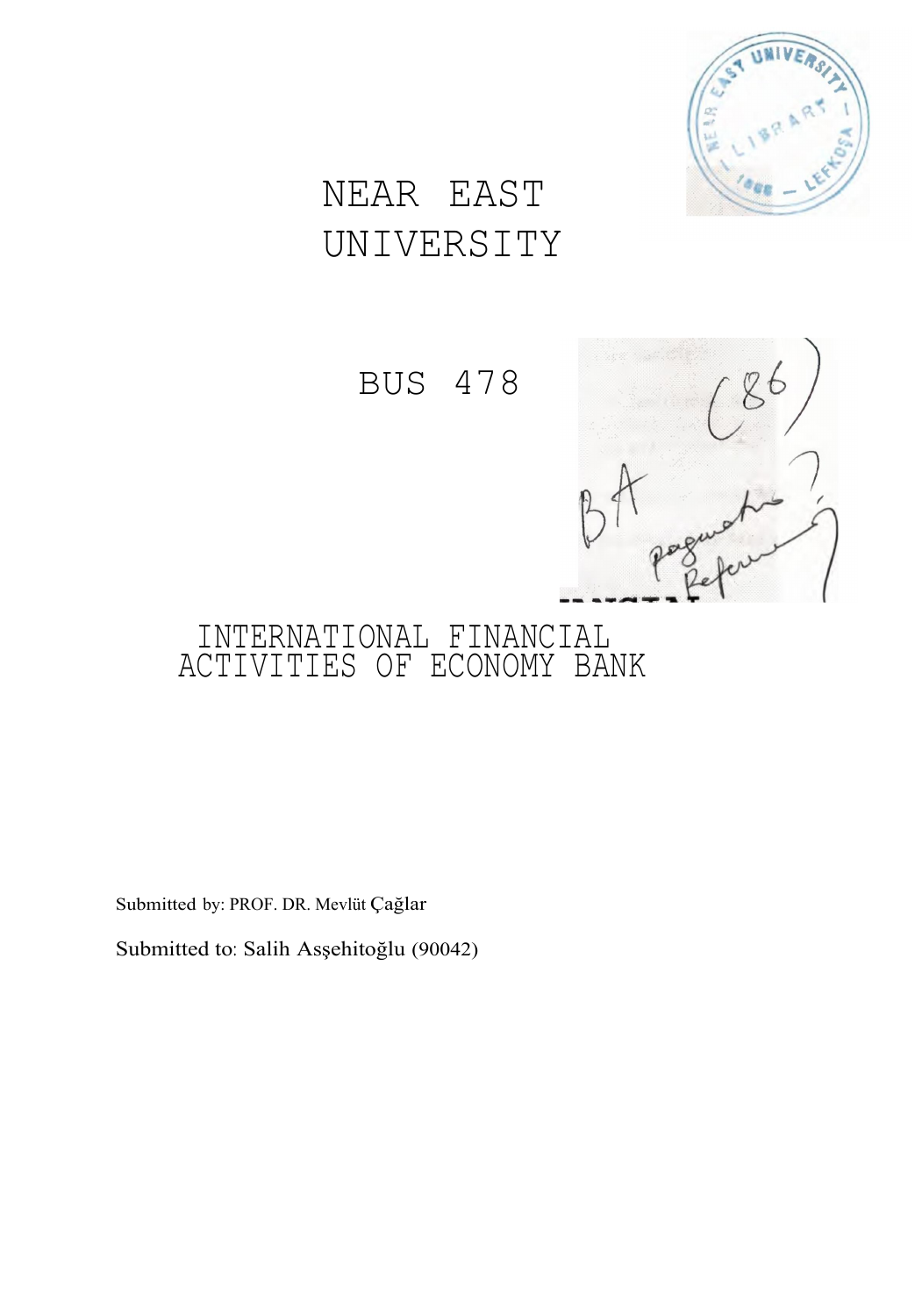# **CYPRUS ECONOMY BANK**

# **(KIBRIS İKTİSAT BANKASI)**

#### **AIM OF THE STUDY**

Banks are the most important financial institutes in every country's economy. In this study we will try to investigate and report the functioning, and activities of the Cyprus Economy Bank. We will look at the local and international aspects of the bank. TRNC, being <sup>a</sup> small country.,- one may think that the banks do *I* not have much to do with the outside worıcthut as we have found out, even such <sup>a</sup> new and small bank has <sup>a</sup> lot of international work to deal with.

Economy in TRNC has not yet been institutionalized. Even the banks are not yet formally institutionalized in TRNC. We were not able to find printed and published material. All we could find was the annual report of the bank in Turkish. We have made some interviews and read books n banking to complete our report.

# Introduction

Cyprus Economy Bank, CEB is one of the fairly new banks in TRNC. It is founded by one of the most prominent lawyers of TRNC Mr. Menteş Aziz, who is also in business of construction, construction materials wholesale, and representative of Hyundai Cars in TRNC. The bank was established in 1991. One of the most modern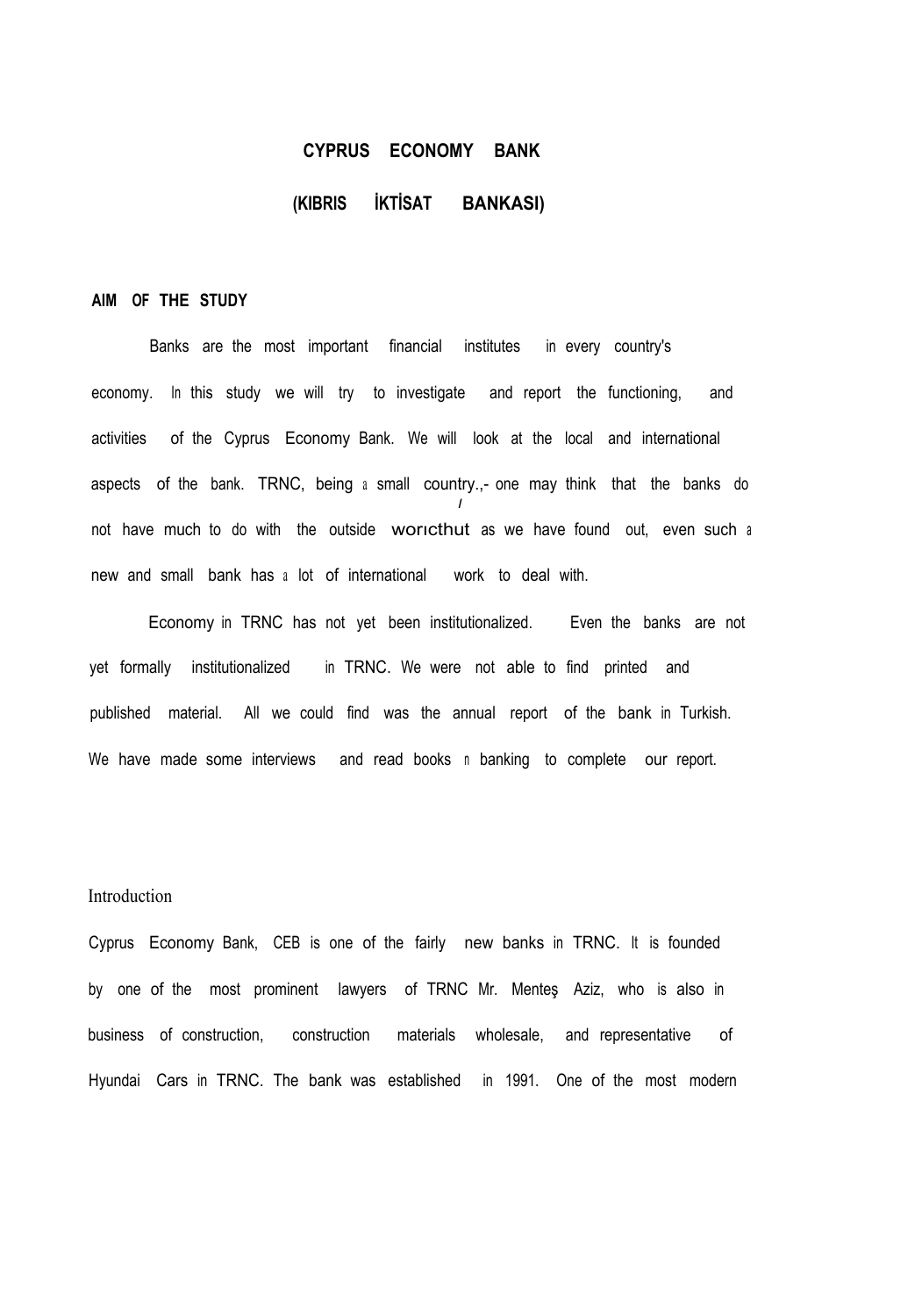and original building was customs built as the center for the operation of the bank, in Bedreddin Demirel Caddesi.

CEB is active in all aspects of banking. Since their establishment, managed to open branches in all the major cities in TRNC. they have

#### **PRESENT SITUATION OF THE BANK**

CEB is famous for their elegant buildings. Big part of the bank belongs to <sup>a</sup> lawyer who is also known as one of the rich-men in TRNC. As stated earlier this bank is <sup>a</sup> new one. Its only four years old{The Fourth Annual General Meeting of *I* shareholders was held on 7th April 1995 at the Bank's Head Office in Nicosia:

The paid-up capital was increased to TL 25 billion during the past year and It will be increased to TL 50 billion before the end of May, 1995 in order to conform to local banking legislation. In preparation for this increase, our Board has resolved to *J* recommend that the Company's authofized captt al be increased to TL.100 billion. At the 3rd Annual General Meeting (in June 1994) the hope was expressed that <sup>a</sup> mutually acceptable solution might be found to the political problem of our island but although the general elections did bring in <sup>a</sup> coalition government which, in certain circles, was credited with strong learning's towards such <sup>a</sup> solution, <sup>a</sup> settlement again eluded the efforts of the two communities.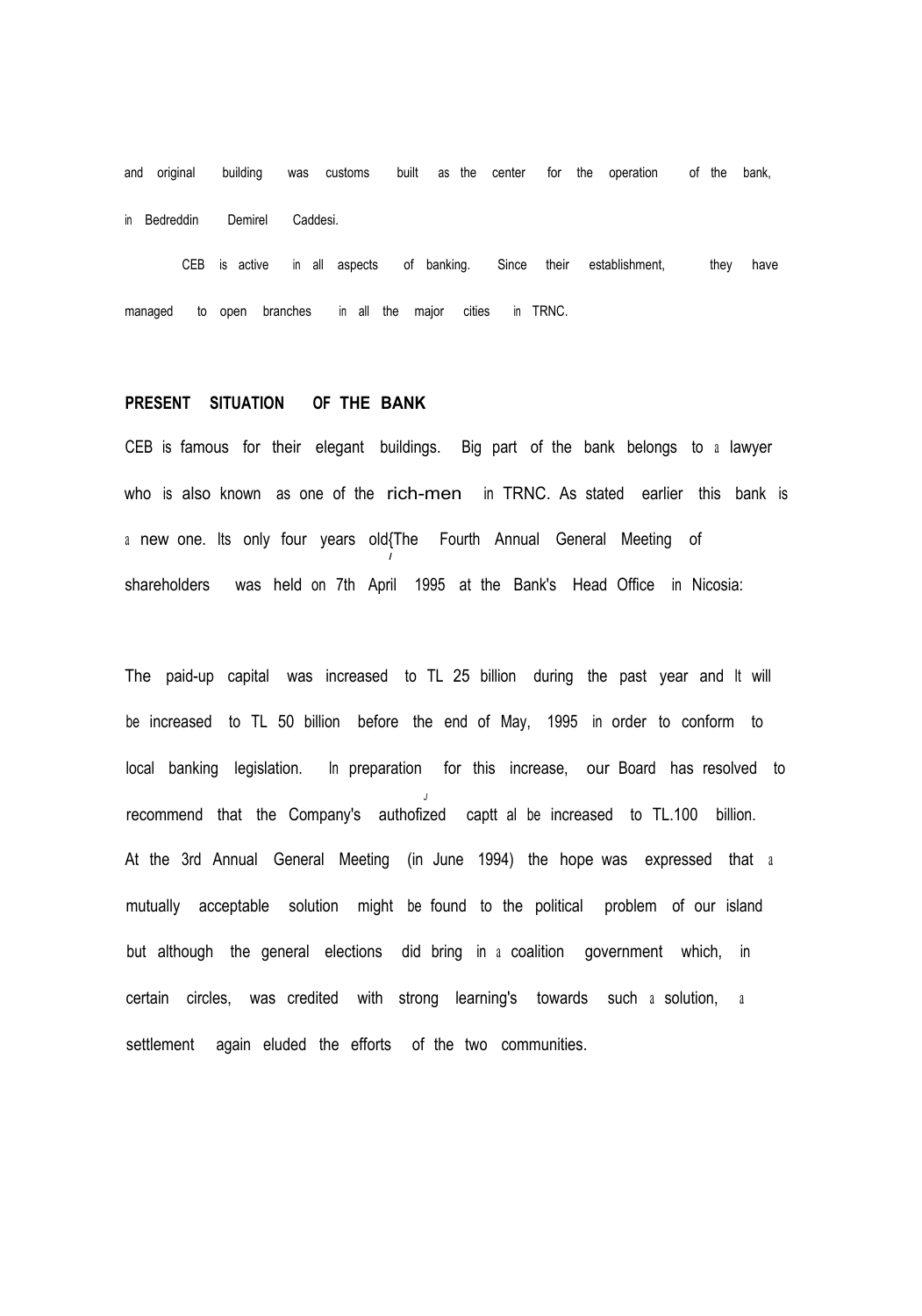Only a part of the anticipated expansion of the business and improvement in trading results has been achieved due to the effects of the monetary crisis in Turkey adversely affecting North Cyprus. As well known, the long drawn out crisis and economic recession in Turkey and North Cyprus lead some banks operating in Cyprus suffering liquidity problems and three of those banks have had to cease operations.

Despite the adverse financial climate the management feel pleased and proud to advise that the Bank has achieved the following qr owth as compared with the previous year· end results: *I* Liquid assets  $+(58.4 \t%$ Deposits  $\&$  other a/e's  $+$  134.3% Advances + 233.6 %

#### Income:

|       | Interest $\&$ commissions | $+ 1315.2$ % |
|-------|---------------------------|--------------|
|       |                           |              |
| Other |                           | $+108.8%$    |

According to the government official statistics, the rate of increase in the cost of living (Dec.1993-1994) has been 215.01 %, which largely explains the increase 209.2% in their staff costs.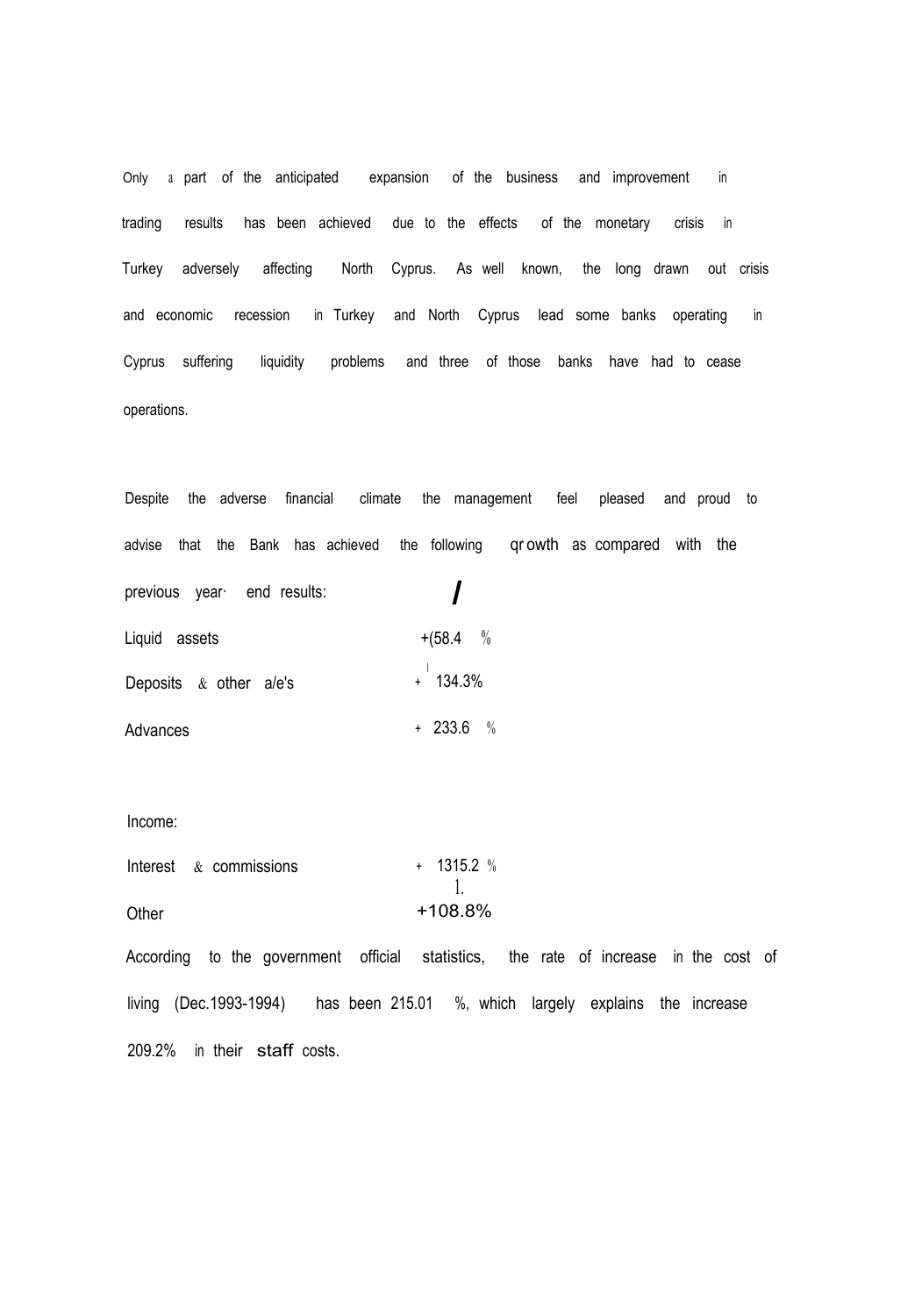In their constant drive to improve the quality of service rendered to their customers, they have acquired in Kyrenia purpose built new premises and hope to be operating from similar bank premises in Famagusta. Also, they hope to introduce real time, on-line automation in their records by mid 1995. <sup>I</sup> am also very pleased to be able to advise that we have now been able to bring about the planned restructuring of their top management with the appointment of their senior manager at Head Office with direct responsibilities for line management, finance and a cc o un ts, budg eting, planning and jnar keting, and person nel training. They are confident that this will furtheef improve the quality of service to their customers and their competitive edge.

| Financial<br>Summary        | 1994       | 1993       |
|-----------------------------|------------|------------|
|                             | TL million | TL million |
| Net Profit<br>Before<br>Tax | 2,076      | 1,323      |
|                             | 764        | 515        |
| Net Profit After<br>Tax     | 1,312      | 808        |
| Reserves                    | 2,206      | 937        |
| Capital<br>and Reserves     | 27,206     | 11,937     |
| Deposits                    | 308,591    | 134,265    |
| Advances to customers       | 209,122    | 62,336     |
| Assets<br>Total             | 371,887    | 157,638    |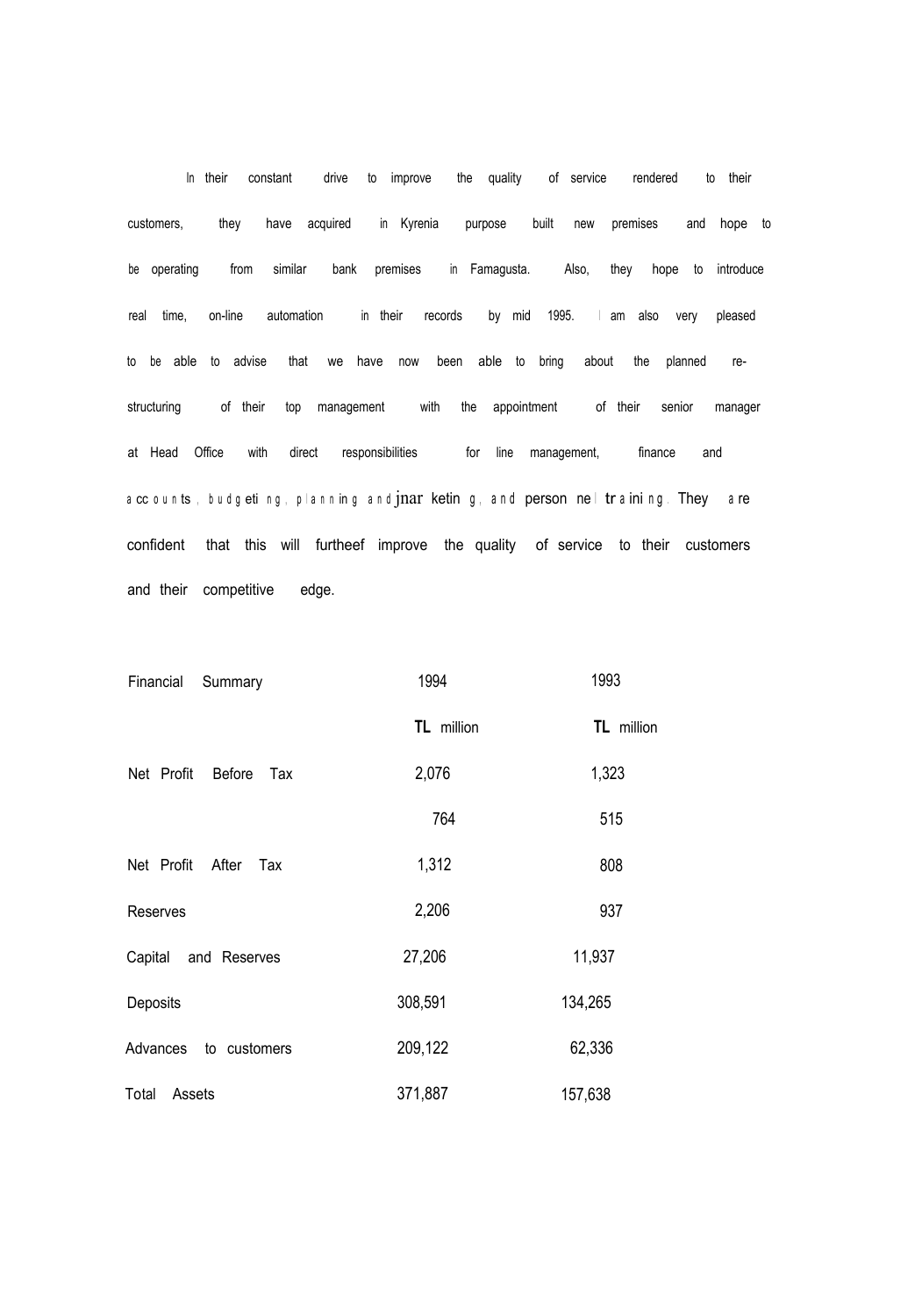# **us Economy Bank Ltd.**

# **Sheet as at 31 December 1994**

|                                                      | 1994    |                        |
|------------------------------------------------------|---------|------------------------|
|                                                      |         | TL Million TL Million  |
| <b>ASSETS</b>                                        |         |                        |
| <b>Example 20</b> , hand and balance at Central Bank | 79,288  | 30,907                 |
| <b>Elance</b> with Banks                             |         | 54,185<br>55,505       |
| <b>EXECS to customers</b>                            | 209,122 | 62,336                 |
| <b>Exassets</b>                                      |         | 1,876<br>5,691         |
| <b>Example 20</b> receivable accrued and prepayments | 18,235  | 6,294                  |
| <b>Example</b> fixed assets                          |         | 4,046<br>2,040         |
| SSETS                                                | 371,887 | 157, f138              |
| ::TI<br>ES                                           |         |                        |
| $\overline{1}$<br>Deposits                           |         | 134,209<br>308,550     |
| <b>Except deposits</b>                               |         | 56<br>41               |
| <b>Example 1:abilities</b>                           | 20,889  | 4,010                  |
| <b>Tax payable</b>                                   |         | 137<br>853             |
| payable and accrued experis'e's                      |         | 7,211<br>14,652        |
| <b>Executive</b> : : : lerest                        |         | 78<br>196              |
| Share capital                                        |         | 11,000<br>25,000       |
| <b>Beserves</b>                                      |         | 937<br>2,206           |
| <b>Example 2</b> ders funds                          |         | $-11$ , 93 7<br>27,206 |
| -~3~=:t·:-TES                                        |         | 157,638<br>371,887     |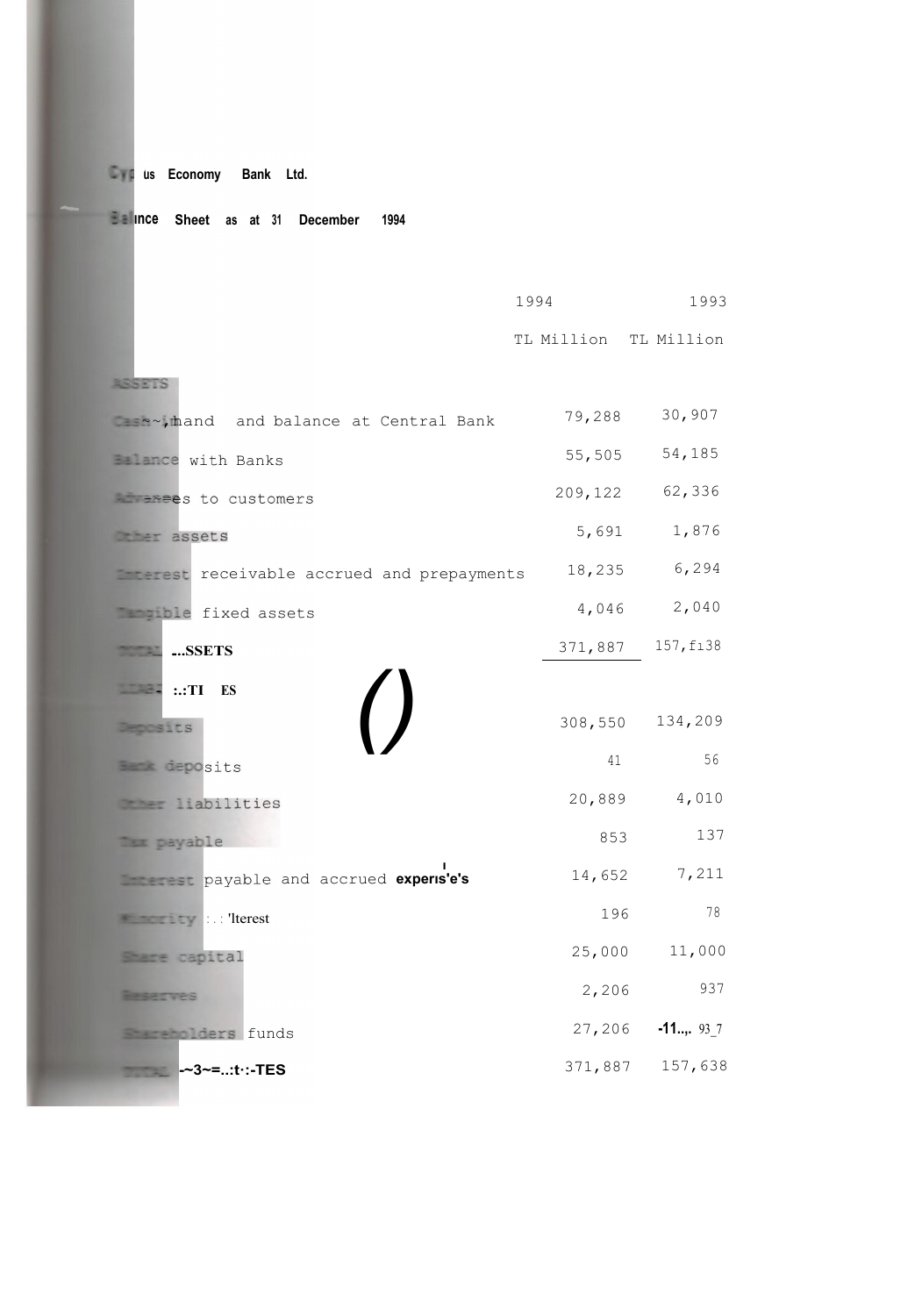The accounts, which have been fully audited, have been prepared under the historical cost convention basis. The auditor's report is unqualified. As at 31 December 1994 the bank has contingent liabilities in respect of letters of credit and guarantees for and on behalf of customers for an amount of TL 54,933 {TL 29,883 for 1993).

As per the Extra Ordinary Meeting of shareh('d-ers dated 23 January, 1995 the authorized share capital of the company has been raised to 100 billion TL.

# **FUNCTIONING OF BANKS**

Every bank performs three basic functions: {i) it accepts and safeguards deposits of money from customers; {ii) it permits money to be withdrawn or transferred from one account to another; (iii) it lends the surplus of deposited moneylcustomers who wish to borrow.

A sound banking system depends p-rıly on the control exercised by the *t* central bank and, to <sup>a</sup> large extent, on trust: that is, the customer's trust that his deposits will be looked after in the best possible way and that when he wishes to withdraw his money, the funds will be available. The banks have <sup>a</sup> major responsibility to behave like good citizens in business: while profitability remains <sup>a</sup> major consideration, this must sometimes be set aside in favor of an informed and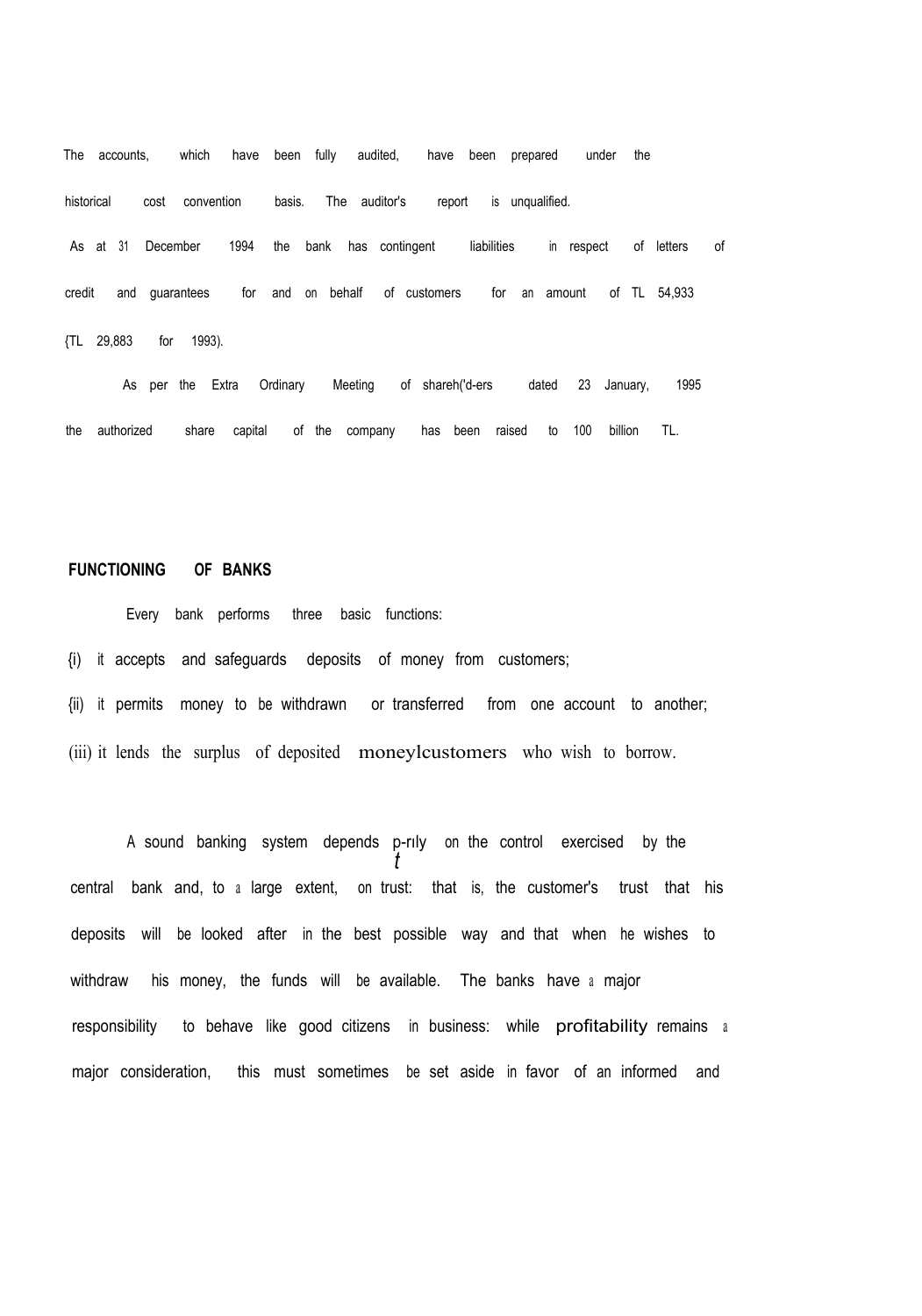ethical judgment that takes account of the interests of others. In Britain in the early 1970s, for instance, some banks made errors of judgment in lending too much to certain sectors of the business community, notably in the property market. Several of the smaller banks would have failed if it had not been for . assistance org an ized by the Bank of England, funded mainly by t $h$ ,  $\curvearrowright$  learing banks.

Whenever banks lend money it is their customers' money that is being advanced, so it is important that they should lend where there is a minimal risk of nonrepayment. They have often been criticized for not lending more freely, but <sup>a</sup> high risk of loss will frequently deter them from granting an advance, even if the highest rates of interest could be charged.

# **The Role of the Banks in The Finance**

We mentioned above the basic functions of any bank are to accept, safeguard and lend the surplus funds of its customers while permitting the withdrawal of funds, or their transfer from one account to anothe]. Nowadays, the banks have come <sup>a</sup> long way from their origins in the l.ond-n goldsmiths of the late seventeenth *I* century and while some specialize in,fueeting the needs of particular groups of customers, such as companies or small savers, the clearing banks provide <sup>a</sup> range of services to satisfy the financial needs of all types of customer, from the smallest personal account holder to the largest company. These services can be grouped under the following headings: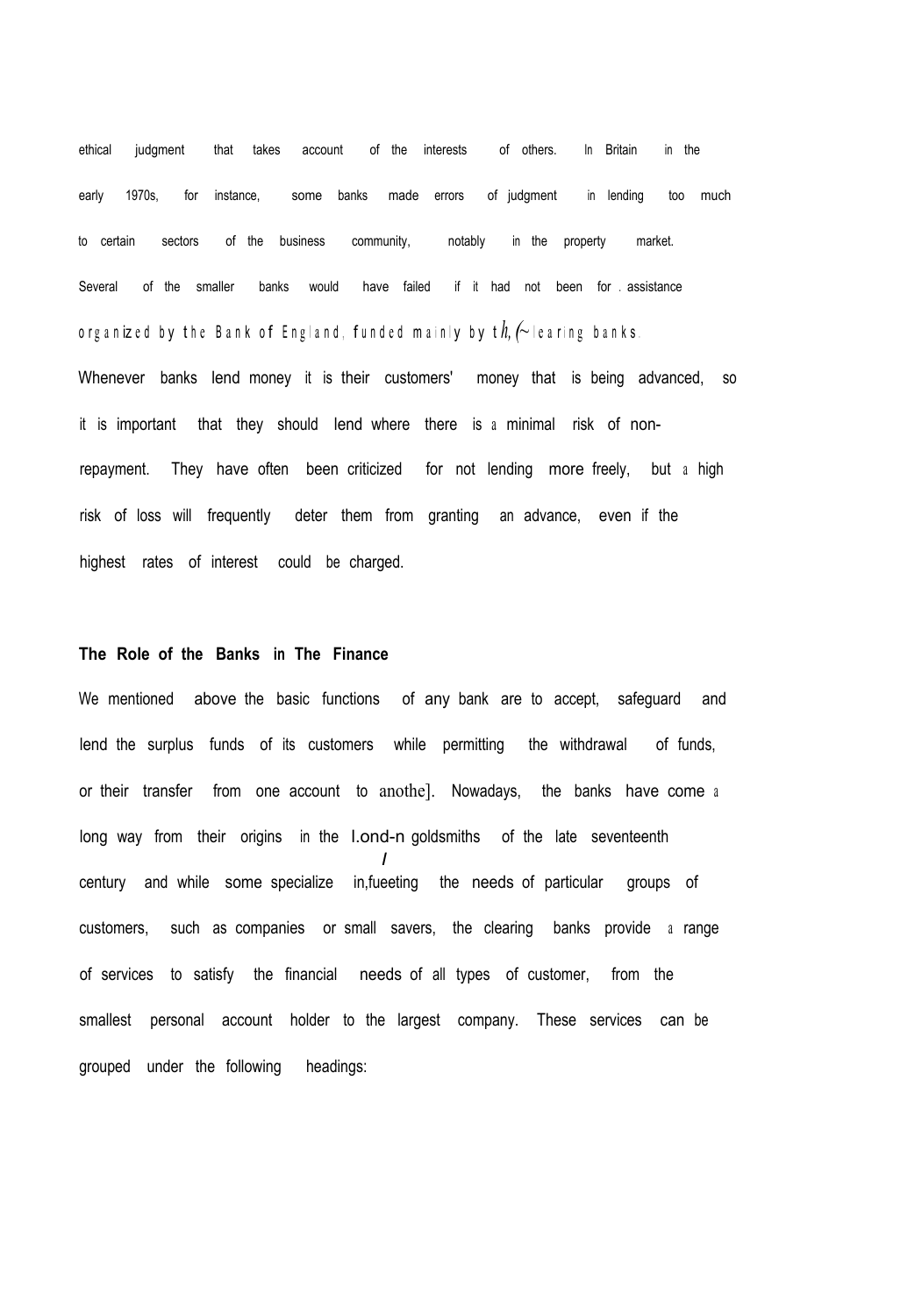- (i) deposits and savings;
- (ii) advances;
- (iii) money transmission;
- (iv) financial and advisory services;
- (v) foreign services.

We shall consider the scope of these services briefly, one by one, though each is dealt with in greater detail later in this book.

(i) **Deposits** are the funds that customers leave in their accounts, whether these are current accounts, which are for • current' mone/ that is not intended to be saved, or deposit or savings accounts which are for money that **will** not be required immediately. Customers with a current account are usually issued with a cheque book which enables them to draw or write out cheques that instruct the bank to pay cash from the account or to make payments to other people. Deposit and savings account holders do not have the bendi 1<sup>f</sup> a cheque book; instead they are paid interest on moneys **left** with the ban

(ii) **Advances** are the moneys lent by a bank, generally in the form of an overdraft on a current account, by which the customer draws out more money than he has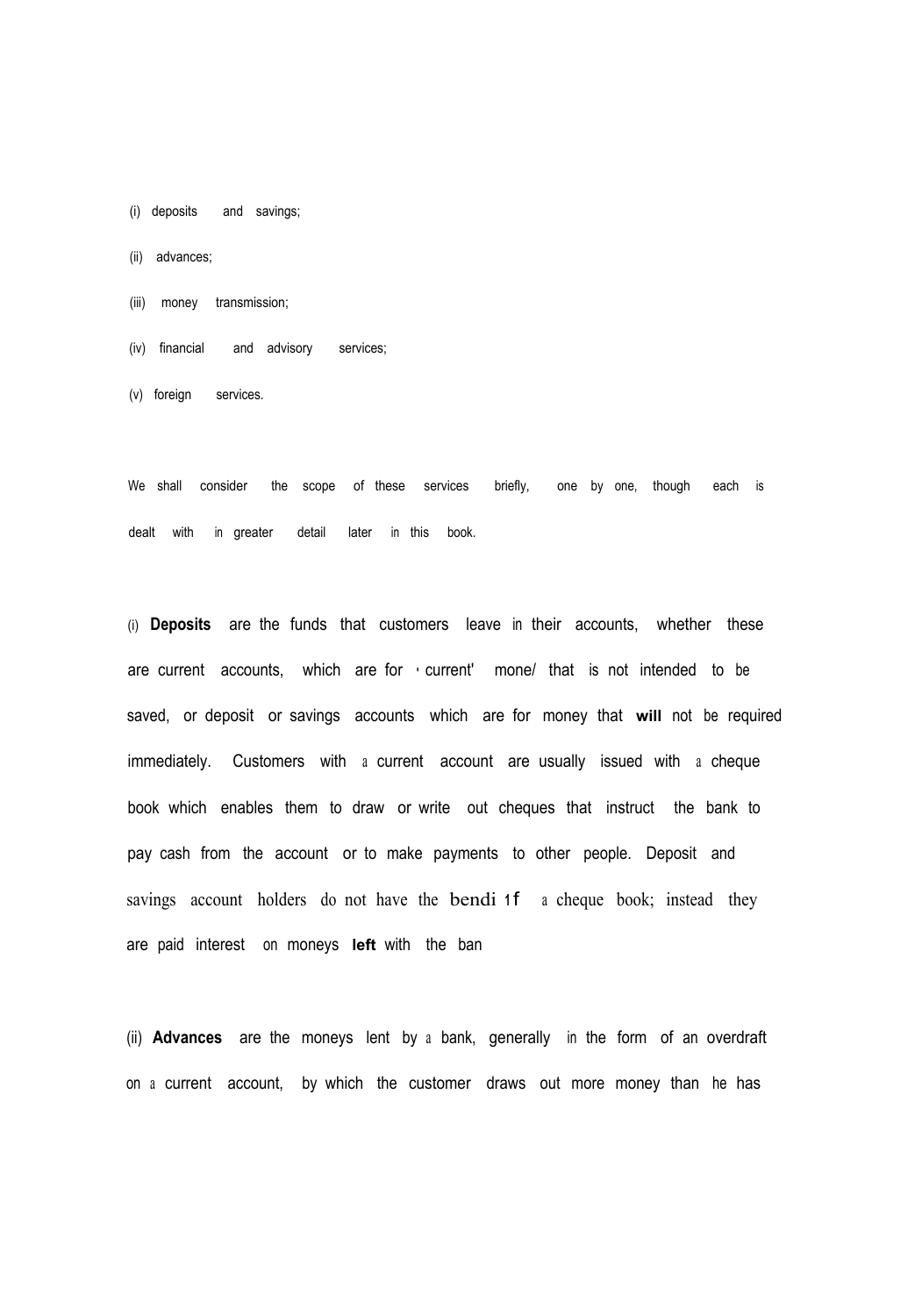put in to the account. They may also be *made by* means *of* <sup>a</sup> *loan or personal loan.* Interest is charged on all advances, the rate varying with the method of granting the advance, the creditworthiness. of the customer and the length of time for which the funds are borrowed. Advances represent that part OJ c..u.s t9.mers' deposits which the bank consider may safely be lent, while the ifinainder is retained in the form of cash and other assets.

(iii) **Money transmission** enables customers to make payments without having to carry around large sums of cash, because the cheque is <sup>a</sup> convenient method of, settling <sup>a</sup> debt. Equally <sup>a</sup> customer can pay in money at any bank branch for the credit of an account at another branch by completing <sup>a</sup> simple form known as <sup>a</sup> bank giro credit. He may also instruct his bank to debit or deduct amounts from his account to make regular payments to meet recurring debts, such as club subscriptions, life assurance premiums or mortgage repayments, by means of the *J* standing order or direct debit systems.

Besides enabling customers and, to some extent, non-customers to transfer funds quickly and easily by means of <sup>a</sup> piece of paper, the banks physically move many thousands of pounds worth of notes and coin from branch to branch each day. This is to ensure that branches which regularly pay out more notes end coin than they receive will never be short of cash. For instance, some denominations of coin are in constant demand by shopkeepers, and other coins are needed by private

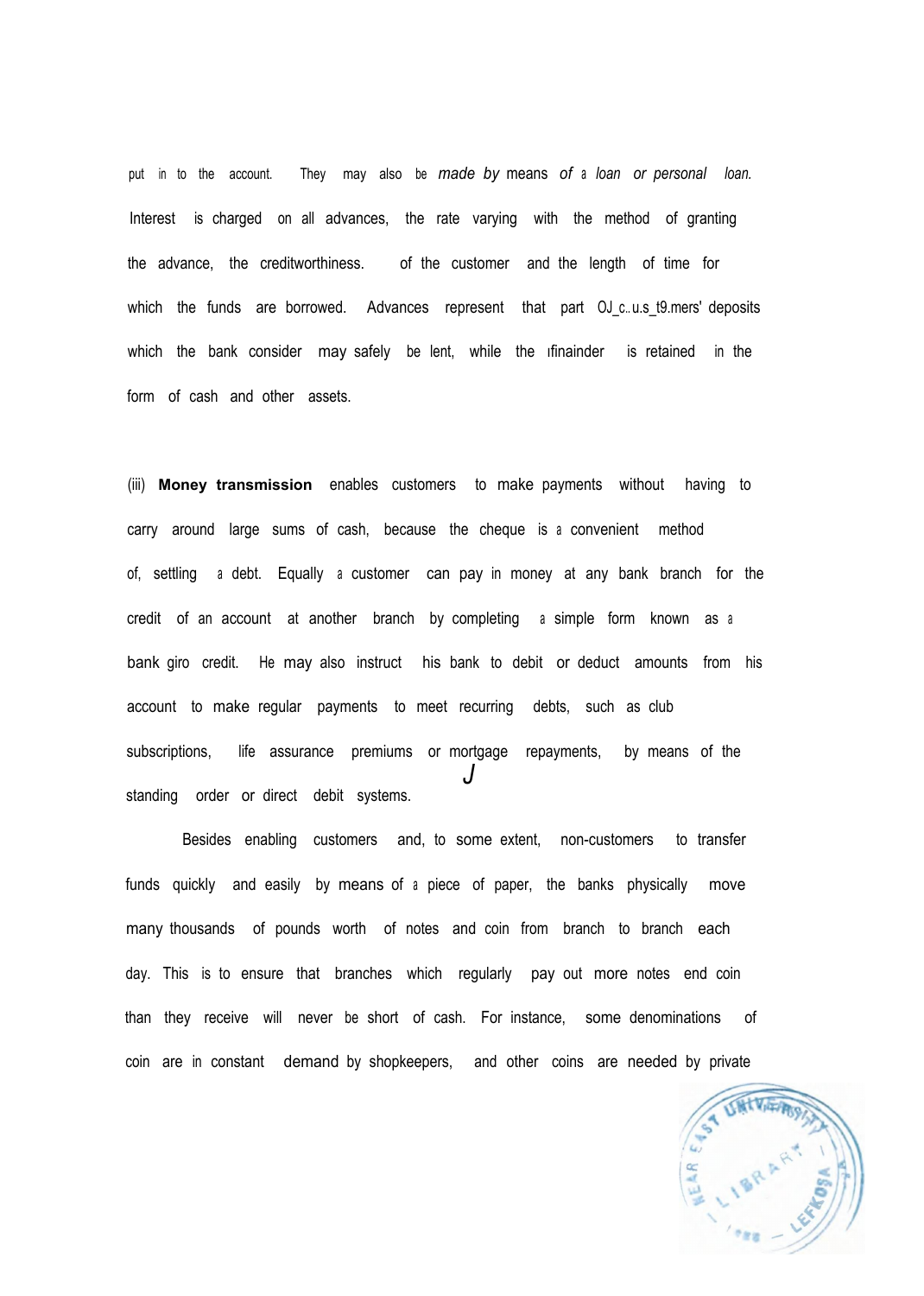customers for gas and electricity meters. So some branches, particularly those wh ere gas and electricity boards and bus companies pay in, regularly have surpluses of coin needing to be transported to other branches that have a deficit.

(iv) **Financial and** advisory services cover <sup>a</sup> wide range of facilities that can be tailored to suit the individual needs of the customer. Financial services vary. One form is the cheque guarantee card for personal customers, which can be used to guarantee or 'back up' <sup>a</sup> cheque when paying for goods in <sup>a</sup> shop or drawing cash *I* at branches other than that at which the account is .maintained. Another might be <sup>a</sup> ,,,----- business service such as factoring, in which the bank administers <sup>a</sup> client's sales ledger and enables <sup>a</sup> company to obtain an advance against debts which are due to it. The major banks are always willing to give , advice, from suggesting suitable investments to <sup>a</sup> customer with <sup>a</sup> few hundred pounds, to advising a private limited company of the best time to 'go public', that is, to have its shares quoted on <sup>a</sup> stock exchange.

(vi Foreign services of the banks include travJMi':.::eque and currency cervıces; they also make international payments. All large banks have links with overseas banking groups, so payments of this kind can easily be made. Some banks have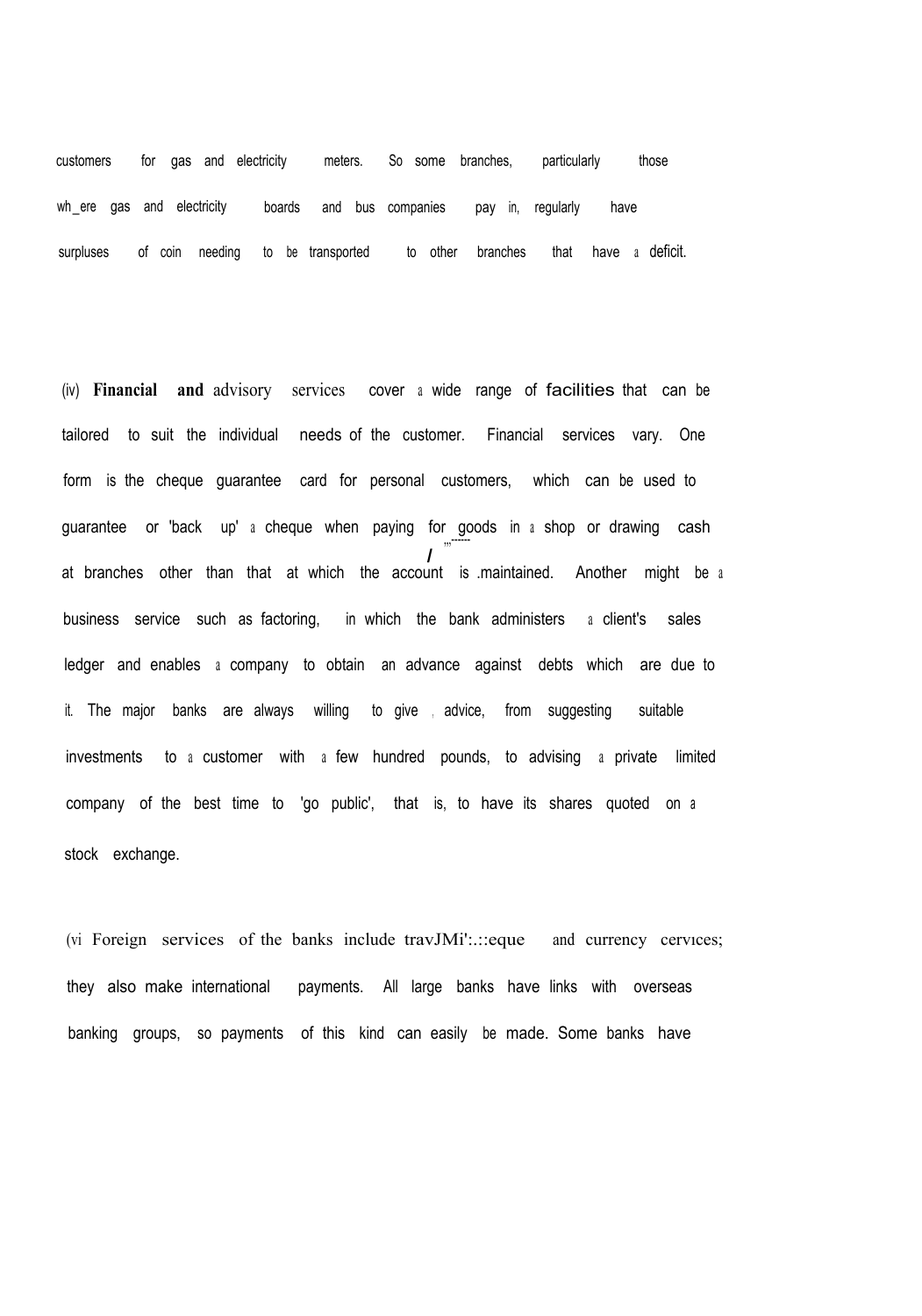linked more tormally with a number ot overseas banks to form consortia which are able to provide large-scale finance to suit the needs ot multi-national corporations.

*I-*

#### **INTERNATIONAL ACTIVITIES OF CEB**

CEB gives full range of services to their customer s, includin g intern ati on al<br> *I* services. We cam summarize their international a-tivities as follows;

# **Cheques and Credit Cards**

It is not <sup>a</sup> satisfactory payment method to use <sup>a</sup> normal cheque when buying goods abroad or to settle with an overseas supplier for goods imported. One of the problems concerns <sup>a</sup> country's exchange control regulations, since <sup>a</sup> cheque used in this way must be officially stamped to confirm that exchange control approval for the payment has been granted. Also, the ch/que would normally have to be drawn in the home currency and this might not ,suit the overseas supplier who would have to ask the bank to collect the proceedş,, on his behalf this would cost money in bank charges and he would have to wait some time before receiving the proceeds.

Both cheque and credit cards can be used abroad to obtain cash from banks. The cheque card, however, cannot be used as <sup>a</sup> guarantee for <sup>a</sup> cheque to pay for goods and services. The credit card can be used as <sup>a</sup> means of payment at overseas outlets of the card company and its associated companies.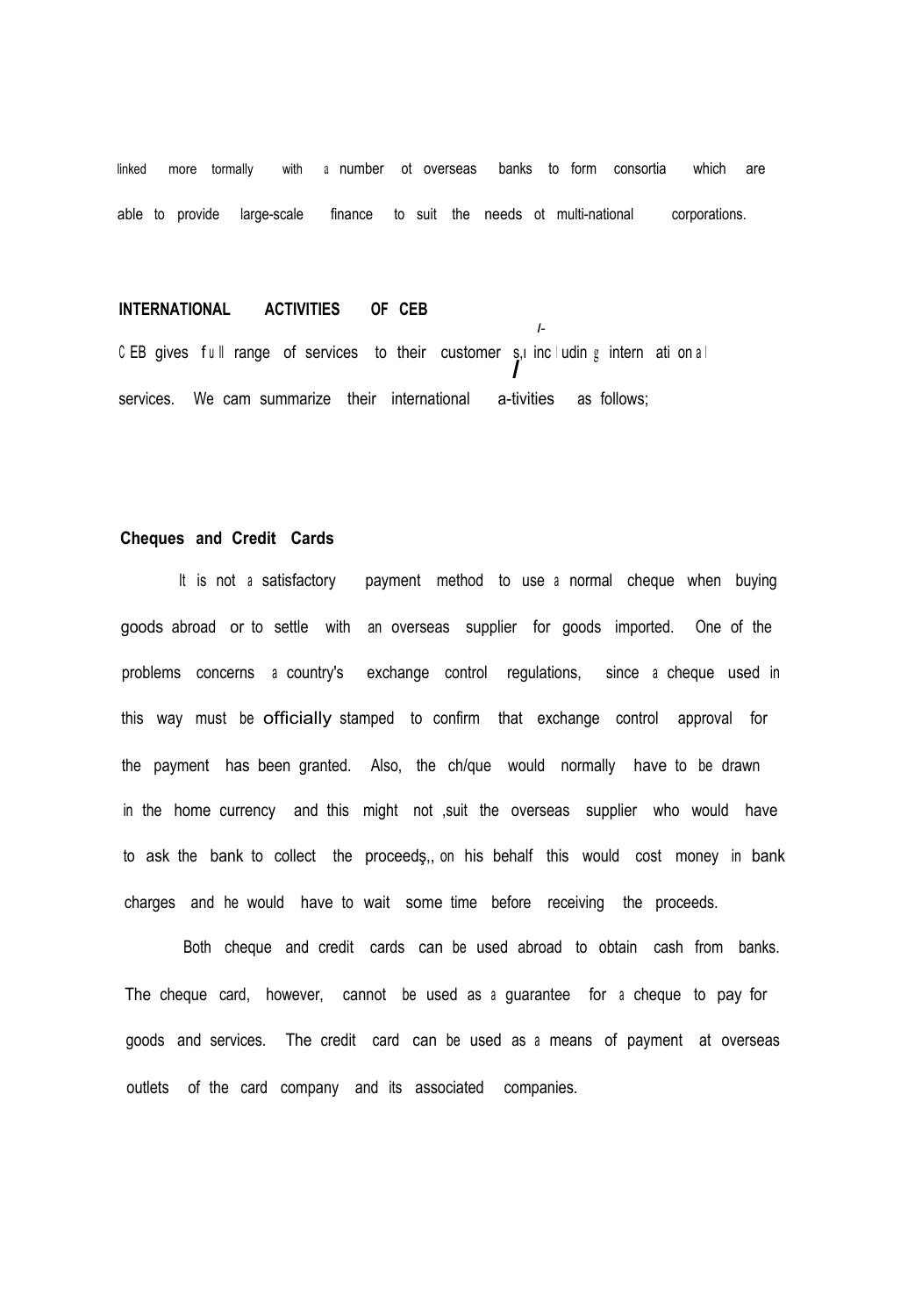#### Telegraphic and Mail Transfers

A customer may instruct his bank to use one of these transfer methods to make <sup>a</sup> payment to <sup>a</sup> person abroad. The differences between them lie in their speed and cost, <sup>a</sup> telegraphic transfer being quicker but more expensive. The customer has his account debited in sterling and the beneficiary receives the sterling equivalent in his own currency, either paid in cash or credited to his bank account. All charges are normally debited to the senfer's account but can, if required, be deducted from the amount received by the beneficiary. As with all overseas payments, the relevant exchange control regulations must be observed.

The actual transfer of funds is effected by the bank of Britain contacting convenient bank in the overseas country. All the major banks have their correspondent banks overseas with whom they maintain currency accounts, and similarly the correspondent banks maintain sterling accounts in this country. These accounts are known as nostro and vostro accounts-the Latin words for • our' and • your' respectively. A United Kingdom bank's nostro accounts are those which are *I* maintained in its name in the books oybanks overseas, such as an account maintained with an American bank/n New York in US dollars; its vostro accounts are those maintained with it in sterling in the United Kingdom by overseas banks. The method of transferring funds is simple. If <sup>a</sup> customer of <sup>a</sup> United Kingdom bank wishes to remit sterling to an overseas beneficiary in, for example, Toronto, the procedure is as follows: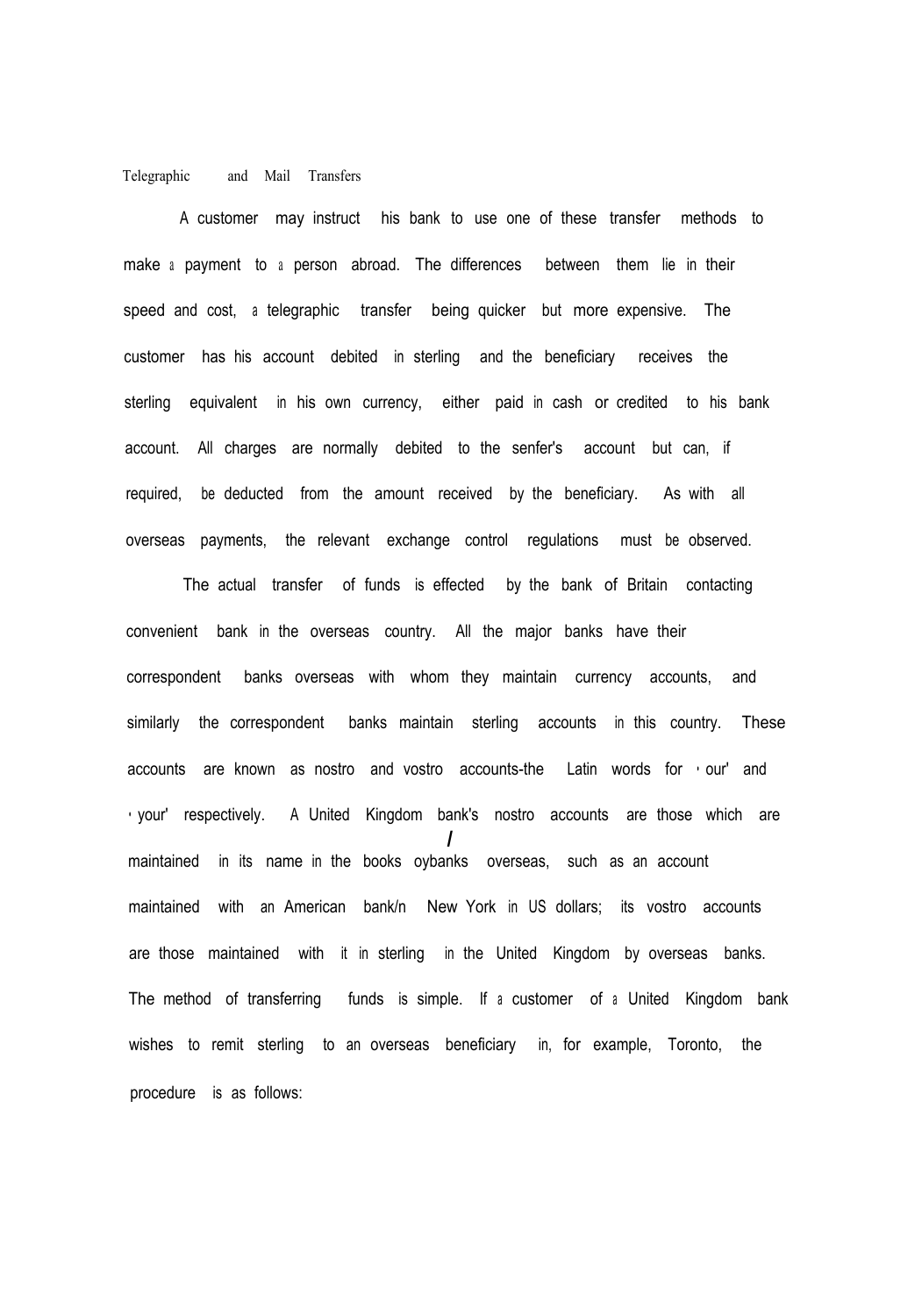(i) the customer completes <sup>a</sup> bank application form stating the beneficiary and the method of remittance to be used-telegraphic or mail transfer, or banker's drat t;

(ii) the necessary exchange control evidence is produced by the customer (if required) and checked by the bank;

(iii) the bank debits the customer with the amount and credits the (sterling) vostro account of the Toronto correspondent bank it proposes to use;

*/J*

(iv) the remittance is then made and the beneficiary receıves or is credited with the Canadian dollar equivalen}' of the sterling amount;

(v) to complete the book-keeping, the Toronto bank debits with the sterling amount an account it maintains in its books which mirrors its sterling account in London.

If a customer of a United -Kingdoı:n bank wishes to pay a currency (rather than sterling) amount to a beneficiary in, for example, New York the procedure is as follows: *\ \_y··-1*

(i) the application form is completed as bet ore;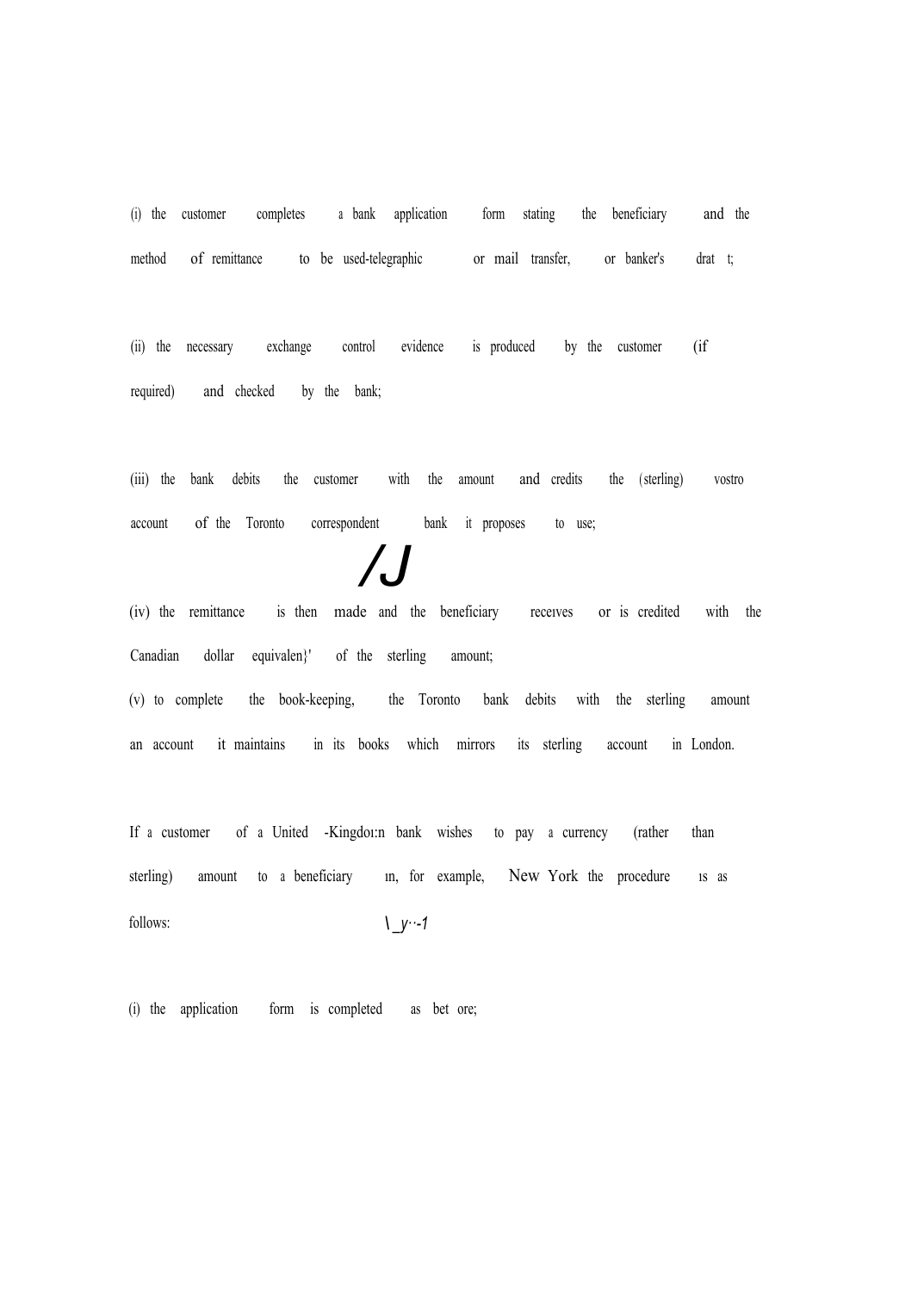(ii) the bank debits its customer with the sterling equivalent of the dollars; (iii) the United Kingdom bank credits the mirror account in its books of its dollar account maintained in New York;

*r:*

(iv) the remittance is then made and the New York bank debits the United Kingdom bank's nostro account and credits the beneficiary with the dollar amount.

Some 500 of the largest European and fıl,orth American banks have recently joined together to form an international communic ations network to speed up the transfer of international payments and /ther messages between themselves. This network is called SWIFT (the Society t6r Worldwide Interbank Financial Telecommunication) and uses the computer systems of participating banks. Thus when <sup>a</sup> customer wishes to make an international payment by mail transfer his bank, if <sup>a</sup> participant in SWIFT, sends <sup>a</sup> • SWIFT message'; transfers and messages previously sent by telegraph or cable will become 'urgent SWIFT messages'. As <sup>a</sup> safeguard, wherever funds are sent by urgent SWIFT message or telegraphic transfer, some form of coding is included which is checked by the recipient bank to prove the authenticity of the instruction.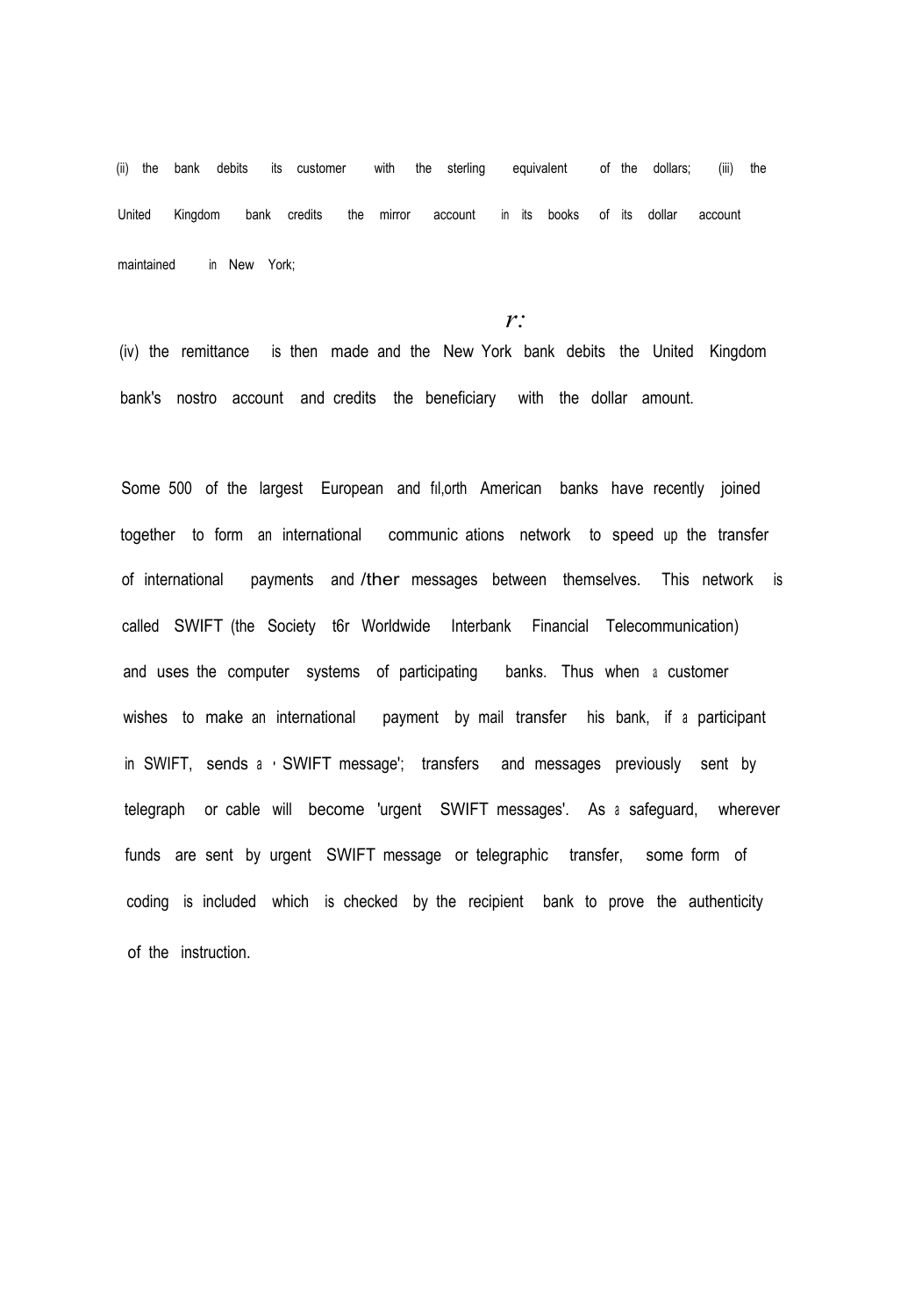#### **Bankers' Drafts**

A draft used to pay an overseas debt is <sup>a</sup> bankers' cheque similar to the draft used as an inland payment method, but instead of being drawn by <sup>a</sup> branch bank on head office, it is drawn by the overseas department of <sup>a</sup> British bank on \. one of its c orresp on dent bank ace ounts. Ar (overseas draft is usu a thy av ail ab le either in sterling or foreign currefl't:y amounts. A customer requesting <sup>a</sup> draft has his account debited in sterling and, within <sup>a</sup> few minutes, is handed the drat t to send direct to the beneficiary. The transfer of funds from bank to bank is effected in the same way.

#### **International Money Orders**

Banks has recently introduced <sup>a</sup> simple method of sending relatively small amounts of money abroad called the International Money Order.International money order can be obtained from the bank, in our case this cheque is of <sup>a</sup> major bank's cheque from London. The  $]1-Y$ - $1:1$ ; haser then mails the money order direct to the *I* beneficiary abroad; it will be hccepte- by major banks worldwide either for the credit of an account or to be cashed. - is -suitable method of payment where the sender wishes the beneficiary to receive an exact sum of money in <sup>a</sup> currency other than US dollars or sterling; it is, however, ideal for use in sending gifts of money to friends and relatives overseas.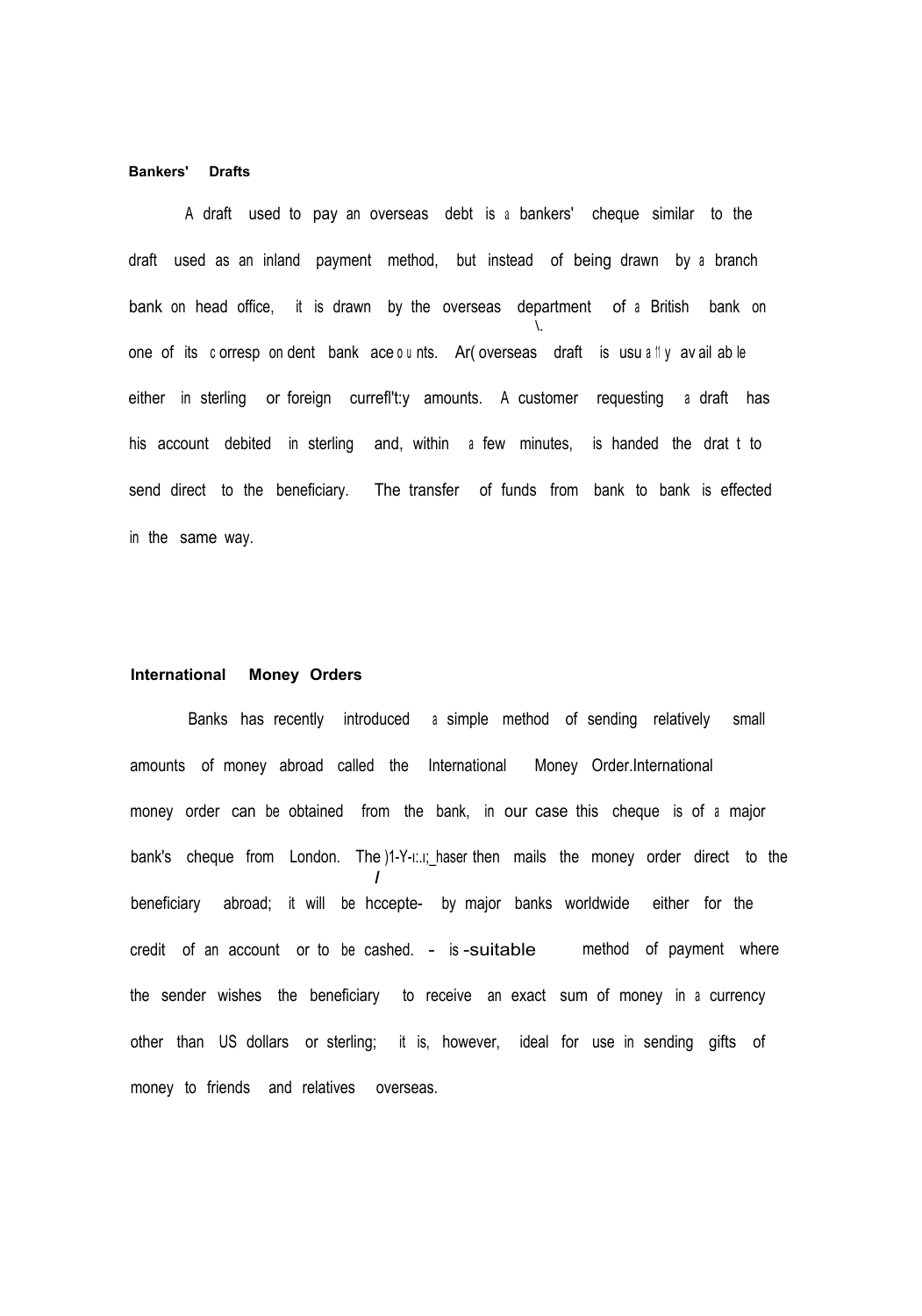#### **Bills of Exchange and letters of Credit**

Both these methods of payment are used extensively by firms in Britain making payments for imports and arranging to receive money from abroad for exports supplied.

#### **FINANCE FOR EXPORTS**

Central Bank of TRNC and The Ba.rtl<17or Development have attractive *I* financial assistance schemes for  $\mu$ 1 exporters. The main one being the re-discount credits. These are linked with the Central Bank, but the bank also aids the exporters in the following way.

Several methods of finance are used by the banks to assist their exporting customers and <sup>a</sup> number of these involve ECGD giving a direct guarantee to a bank.

# (a) Advances against shipping documents

Most banks like CEB are prepared to grant overdraft facilities to customers who export on credit terms of up t- months. Wheqi' the bank is handling the shipping documents by passing them to a correspondent overseas bank for collection, it is usually prepared to grant an advance based on an agreed percentage of outstanding collections pending receipt of the proceeds. In some cases acceptable security for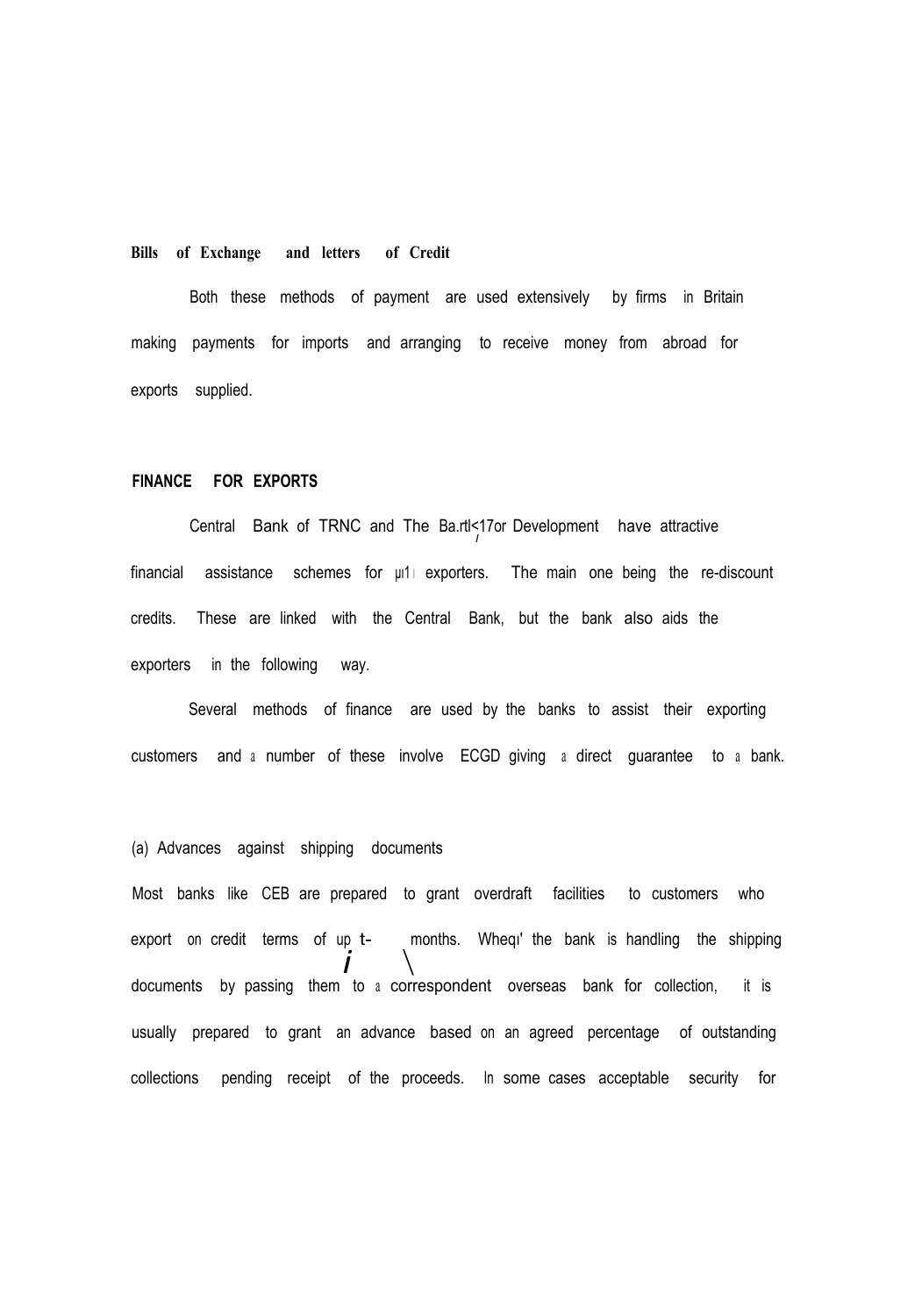the advance would be the shipping documents which give control of the goods, together with bills of exchange in course of collection.

# (bl **Negotiation of bills of exchange**

Banks are usually willing to naqutj e iscount) sight bills of exchange or bills maturing within six months, hether .denominated in sterling or in <sup>a</sup> foreign currency. The customer <sup>ı</sup> credited with the sterling amount, less discount, and the bank collects the proceeds of the bill when it becomes payable. The bank usually retains <sup>a</sup> 'right of recourse' to debit the customer's account with the full amount in the event of non-payment.

#### (c) **Documentary letter of credit**

Provided the exporter comp~ the terms of a documentary letter of credit. he may obtain either an immediate payment or acceptance of his bill of exchange by the advising bank . In the latter case. after acceptance of the bill, the exporter may arrange with a discount house to have the bill discounted at the rate of ruling for that particular type of  $\text{acce}\sim$ immediately. he can receive cash almost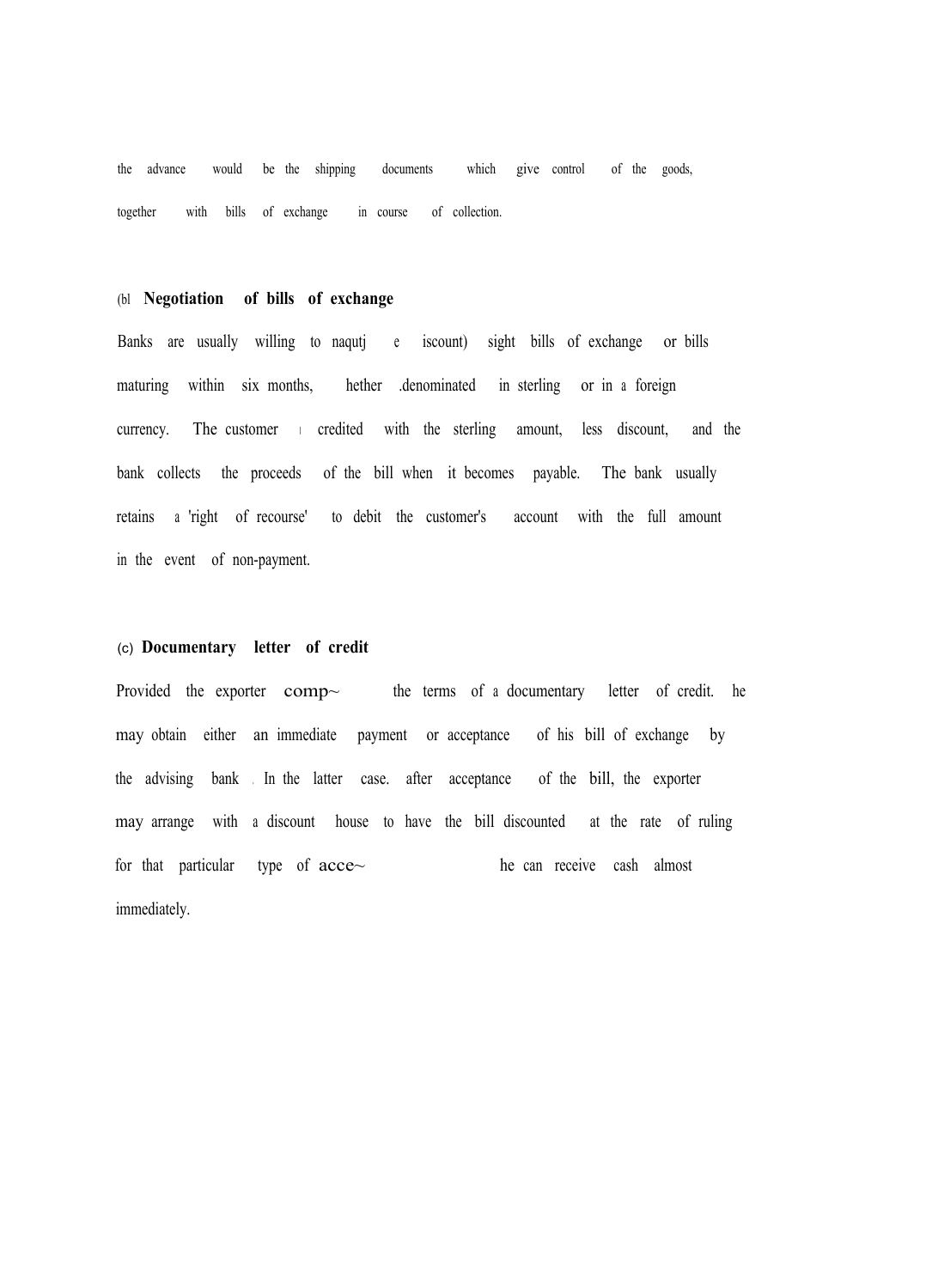**Bills or notes scheme.** As the exporter ships his goods, he gives the bank bills of exchange drawn on the buyer or the buyer's promissory notes, together with (. ınvoıces and documents evidencing shipment. The bank then makes finance available to the extent of 100 per cent of the face value of the bills or notes. The bank subsequently handles the documents on a collection basis and receives the cash proceeds from the buyer.

Open account scheme. This is <sup>a</sup> little different;ı,hen goods are exported in this way the payment is made by the buyer direct to the exporter. The bank ıs therefore guaranteeing a loan from the bank to its customer in respect of the transaction and the payment is not collected by the bank as it is under the bills or notes scheme. When the exporter wishes to borrow against the guarantee he produces to the bank a copy invoice and evidence of shipment. The finance is made available and, at the same time, the exporter gives the bank his own promıssory note undertaking to repay the loan on <sup>a</sup> certain date, u5'\lally the last day of the month in which payment is due to him from the overseas buyer. Thus the sale proceeds are received by the exporter direct from his customer, and at the end of each month he repays the bank for the finance provided against the promıssory notes.